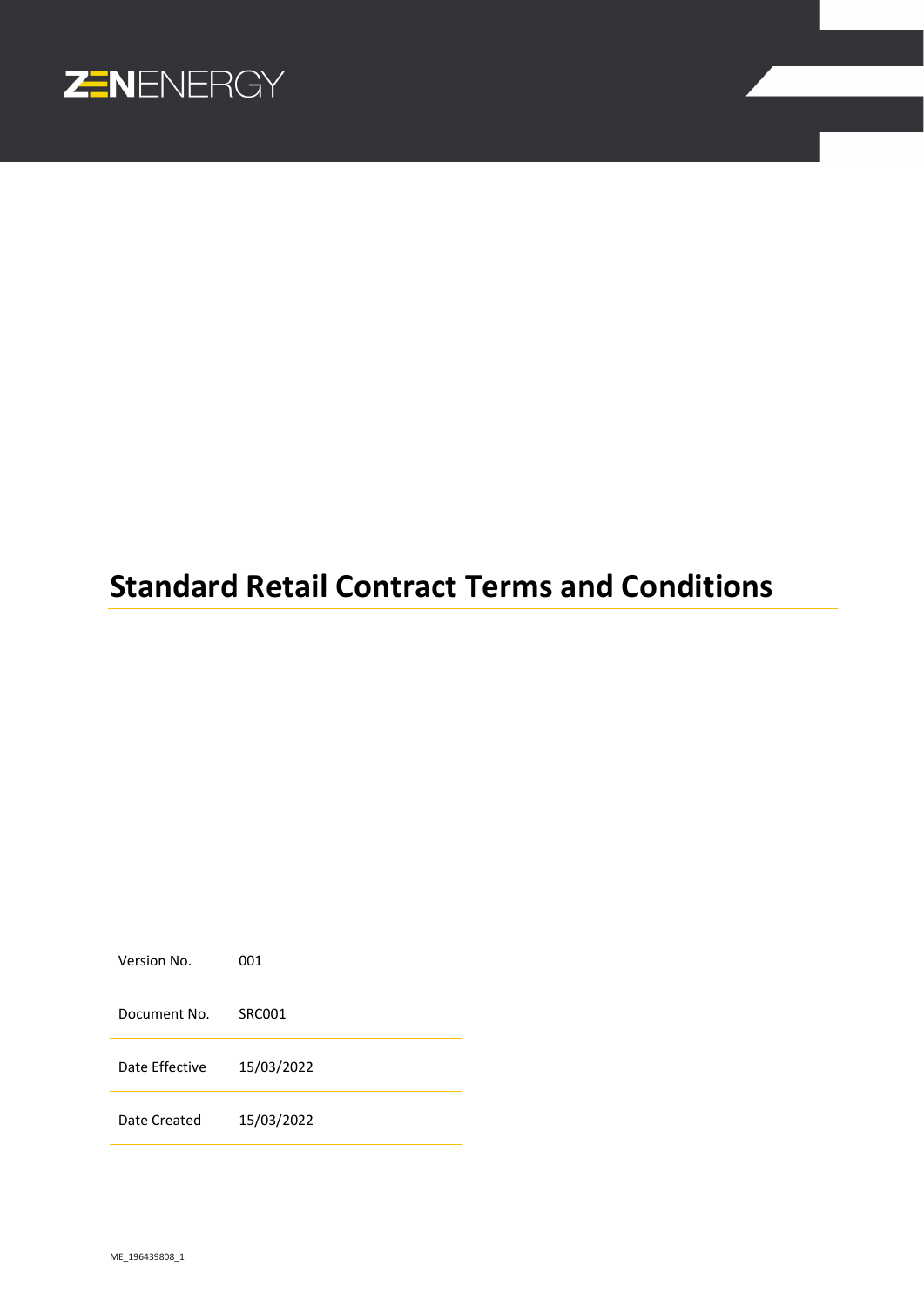## **Standard Retail Contract Terms and Conditions**

This contract is about the sale of energy to you as a small customer at your premises. It is a standard retail contract that starts without you having to sign a document agreeing to these terms and conditions.

In addition to this contract, the energy laws and other consumer laws also contain rules about the sale of energy and we will comply with these rules

in our dealings with you. For example, the National Energy Retail Law and the National Energy Retail Rules ('the Rules') set out specific rights and obligations about energy marketing, payment methods and arrangements for customers experiencing payment difficulties.

You also have a separate contract with your distributor, called a customer connection contract. The customer connection contract deals with the supply of energy to your premises and can be found on your distributor's website.

More information about this contract and other matters is on our website **zenenergy.com.au**.

## **1 The Parties**

This contract is between:

ZEN Energy Retail Pty Ltd (ABN 54 615 751 052) who sells energy to you at yourpremises (in this contract referred to as "we", "our" or "us"); and

You, the customer to whom this contract applies (in this contract referred to as"you" or "your").

## **2 Definitions and Interpretation**

- (a) Terms used in this contract have the same meanings as they have in the National Energy Retail Law and the Rules. However for ease of reference, a simplified explanation of some terms is given at the end of this contract.
- (b) Where the simplified explanations given at the end of this contract differ from the definitions in the National Energy Retail Law and the Rules, the definitions in the National Energy Retail Law and the Rules prevail.

## **3 Do these terms and conditions apply to you?**

## **3.1 These are our terms and conditions**

This contract sets out the terms and conditions for a standard retail contract for asmall customer under the National Energy Retail Law and the Rules.

## **3.2 Application of these terms and conditions**

These terms and conditions apply to you if:

- (a) you are a residential customer; or
- (b) you are a business customer who is a small customer; and

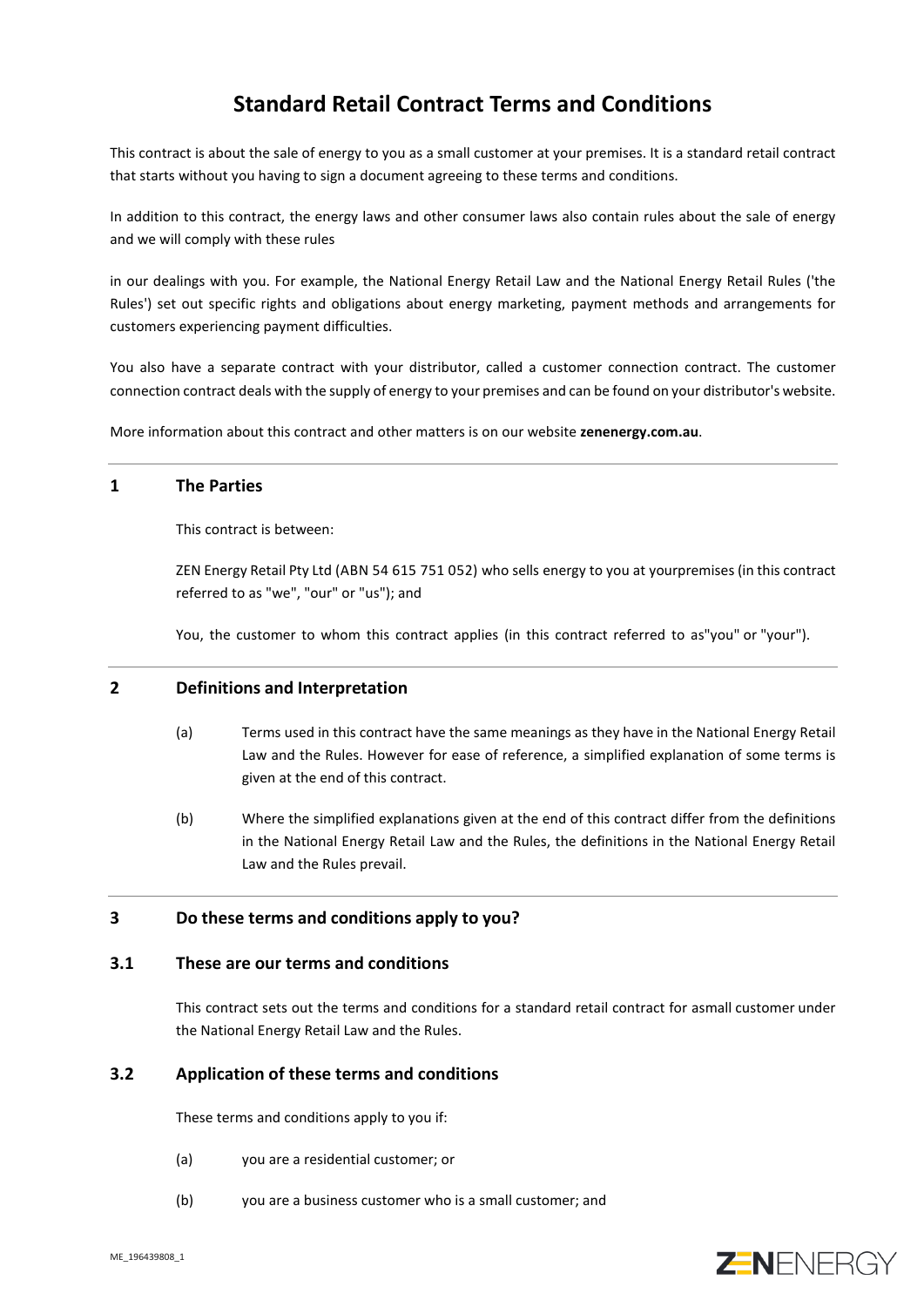- (c) you request us to sell energy to you at your premises; and
- (d) you are not being sold energy for the premises under a market retailcontract.

## **3.3 Electricity or gas**

Standard retail contracts apply to electricity and gas, but some terms may be expressed to apply only to one or the other. If we are your retailer for both electricity and gas, you have a separate contract with us for each of them.

## **4 WHAT IS THE TERM OF THIS CONTRACT?**

#### **4.1 When does this contract start?**

This contract starts on the date you satisfy any pre-conditions set out in the National Energy Retail Law and the Rules, including giving us *acceptable identification* and your contact details for billing purposes.

## <span id="page-2-2"></span><span id="page-2-1"></span><span id="page-2-0"></span>**4.2 When does this contract end?**

- (a) This contract ends:
	- (i) if you give us a notice stating you wish to end the contract—subject toparagraph (b), on a date advised by us of which we will give you at least 5 but no more than 20 business days notice; or
	- (ii) if you are no longer a small customer:
		- (A) subject to paragraph (b), on a date specified by us, of which we will give you at least 5 but no more than 20 business days notice; or
		- (B) if you have not told us of a change in the use of your energy— from the time of the change in use; or
	- (iii) if we both agree to a date to end the contract—on the date that is agreed; or
	- (iv) if you start to buy energy for the premises:
		- (A) from us under a market retail contract—on the date the market retail contract starts; or
		- (B) from a different retailer under a customer retail contract on the date the customer retail contract starts; or
	- (v) if a different customer starts to buy energy for the premises—on the date that customer's contract starts; or
	- (vi) if the premises are disconnected and you have not met the requirements in the Rules for reconnection—10 business days fromthe date of disconnection.
- (b) If you do not give us safe and unhindered access to the premises to conducta final *meter*  reading (where relevant), this contract will not end under paragraph (a)(i) or (ii) until we have issued you a final bill and you havepaid any outstanding amount for the sale of energy.

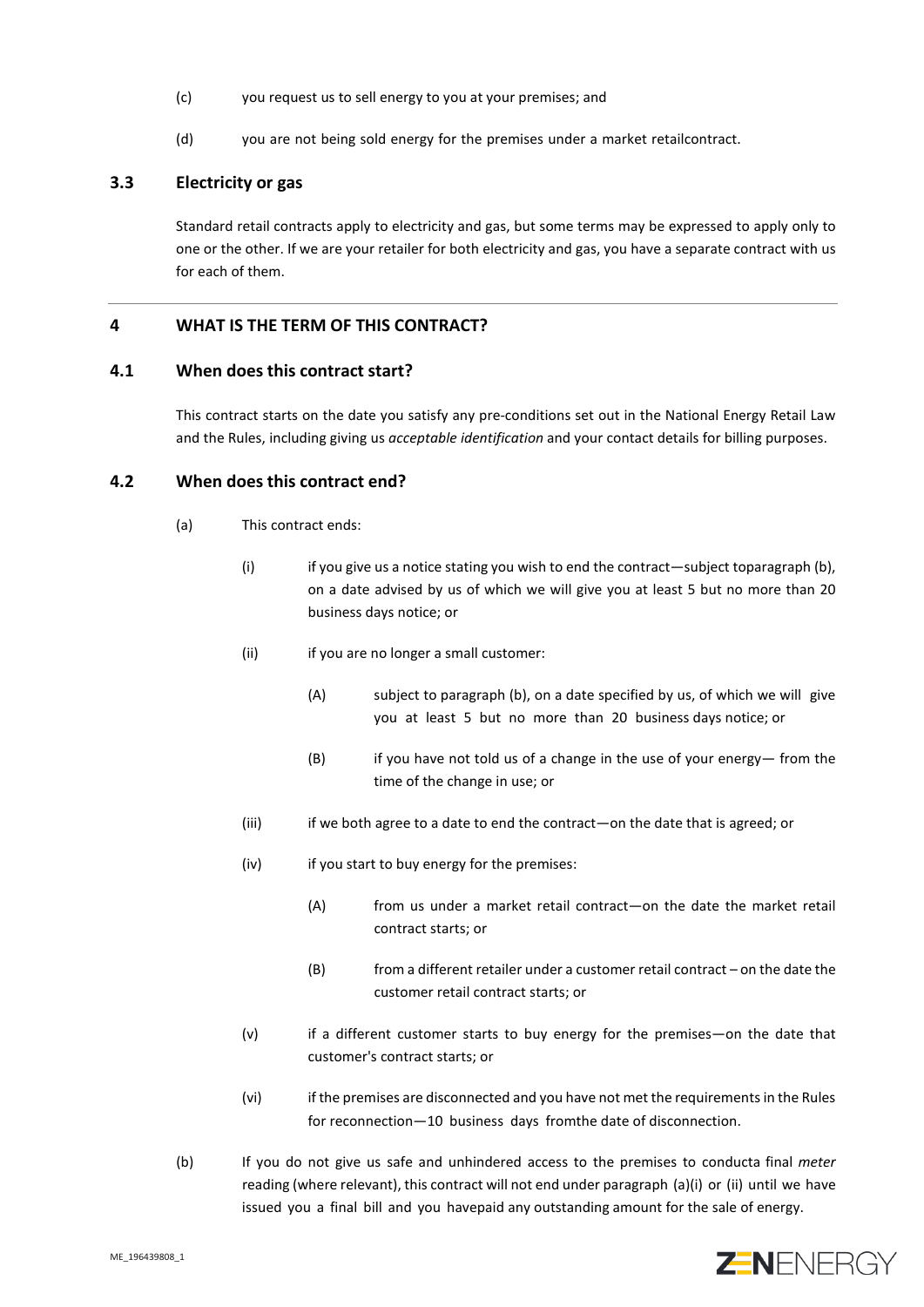(c) Rights and obligations accrued before the end of this contract continuedespite the end of the contract, including any obligations to pay amounts to us.

## **4.3 Vacating your premises**

- (a) If you are vacating your premises, you must provide your forwarding address to us for your final bill in addition to a notice under clause [4.2](#page-2-0)[\(a\)](#page-2-1)[\(i\)](#page-2-2) of this contract.
- (b) When we receive the notice, we must use our best endeavours to arrange forthe reading of the *meter* on the date specified in your notice (or as soon as possible after that date if you do not provide access to your *meter* on that date) and send a final bill to you at the forwarding address stated in your notice.
- (c) You will continue to be responsible for charges for the premises until your contract ends in accordance with clause [4.2](#page-2-0) of this contract.

## **5 Scope of this Contract**

## **5.1 What is covered by this contract?**

- (a) Under this contract we agree to sell you energy at your premises. We also agree to meet other obligations set out in this contract and to comply withthe energy laws, including, where we sell you electricity, the provision, installation and maintenance of your *meter*.
- (b) In return, you agree:
	- (i) to be responsible for charges for energy supplied to the premises until this contract ends under claus[e 4.2](#page-2-0) even if you vacate the premises earlier; and
	- (ii) to pay the amounts billed by us under this contract; and
	- (iii) to meet your obligations under this contract and the energy laws.

## **5.2 What is not covered by this contract?**

This contract does not cover the physical connection of your premises to the distribution system, including the maintenance of that connection and the supplyof energy to your premises and, where we sell you gas, provision of metering equipment. This is the role of your distributor under a separate contract called a customer connection contract.

## **6 Your General Obligations**

## **6.1 Full information**

You must give us any information we reasonably require for the purposes of this contract. The information must be correct, and you must not mislead or deceive usin relation to any information provided to us.

## **6.2 Updating information**

You must tell us promptly if:

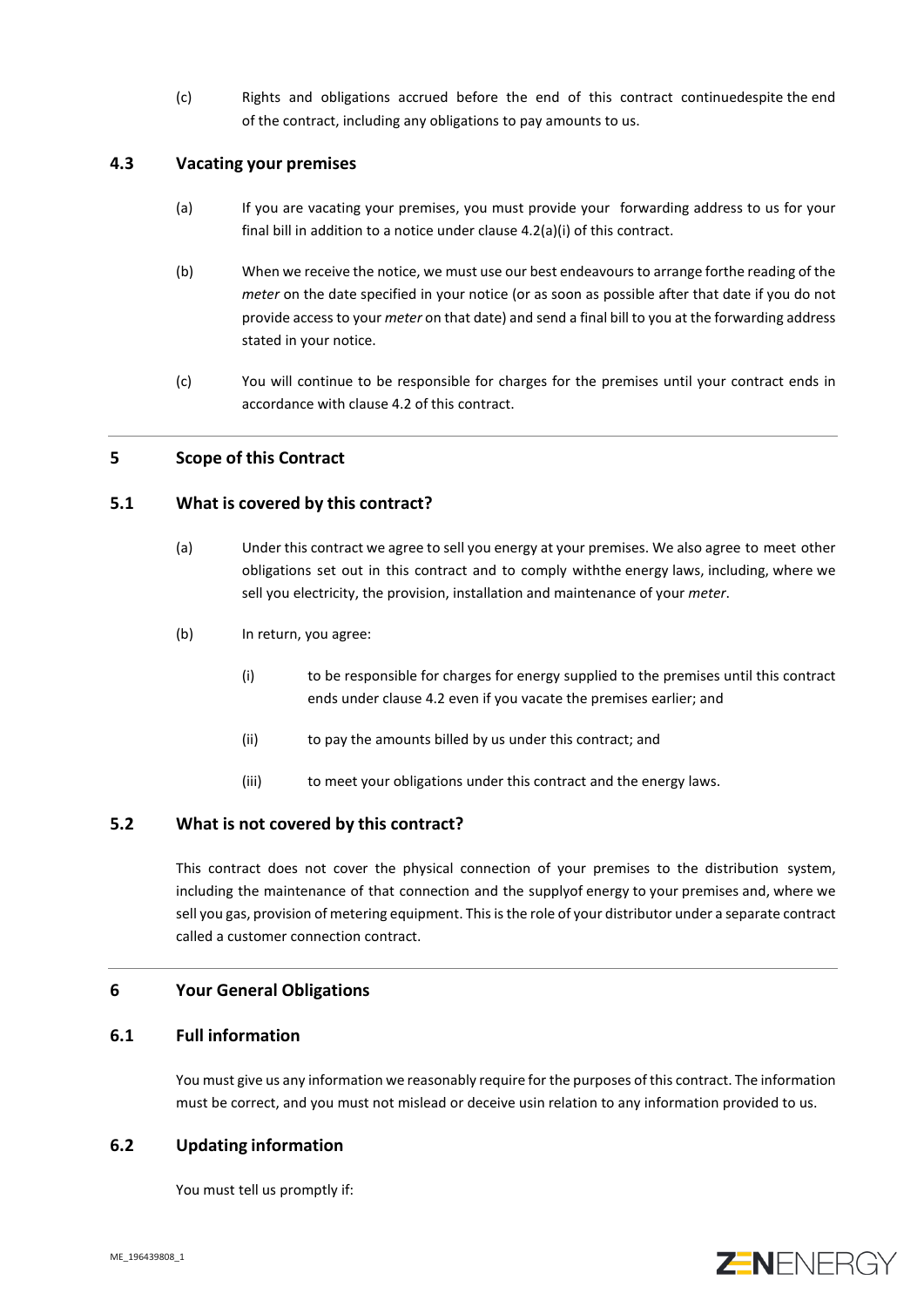- (a) information you have provided to us changes, including if your billingaddress changes or if your use of energy changes (for example, if you start running a business at the premises); or
- (b) you are aware of any change that materially affects access to your *meter* or to other equipment involved in providing *metering* services at the premises.

## <span id="page-4-0"></span>**6.3 Life support equipment**

- (a) If a person living or intending to live at your premises requires *life support equipment*, you must:
	- (i) register the premises with us or your distributor; and
	- (ii) provide *medical confirmation* for the premises.
- (b) Subject to satisfying the requirements in the Rules, your premises may cease to be registered as having life support equipment if medical confirmation is not provided to us or your distributor.
- (c) You must tell us or your distributor if the life support equipment is no longer required at the premises.
- <span id="page-4-2"></span><span id="page-4-1"></span>(d) If you tell us that a person living or intending to live at your premises requires *life support equipment,* we must give you:
	- (i) at least 50 business days to provide *medical confirmation* for thepremises;
	- (ii) general advice that there may be a *distributor planned interruption*, *retailer planned interruption* or *unplanned interruption* to the supply of energy to the premises;
	- (iii) at least 4 business days' notice in writing of any *retailer planned interruption* to the supply of electricity to the premises unless we haveobtained your explicit consent to the *interruption* occurring on a specified date;
	- (iv) information to assist you to prepare a plan of action in case of an *unplanned interruption*; and
	- (v) emergency telephone contact numbers.

## **6.4 Obligations if you are not an owner**

If you cannot meet an obligation relating to your premises under this contract because you are not the owner you will not be in breach of the obligation if you take all reasonable steps to ensure that the owner or other person responsible forthe premises fulfils the obligation.

## **7 Our Liability**

(a) The quality and reliability of your electricity supply and the quality, pressure and continuity of your gas supply is subject to a variety of factors that are beyond our control as your retailer, including accidents, emergencies, weather conditions, vandalism, system demand, the technical limitations of the distribution system and the acts of other persons (such as your distributor), including at the direction of a *relevant authority*.

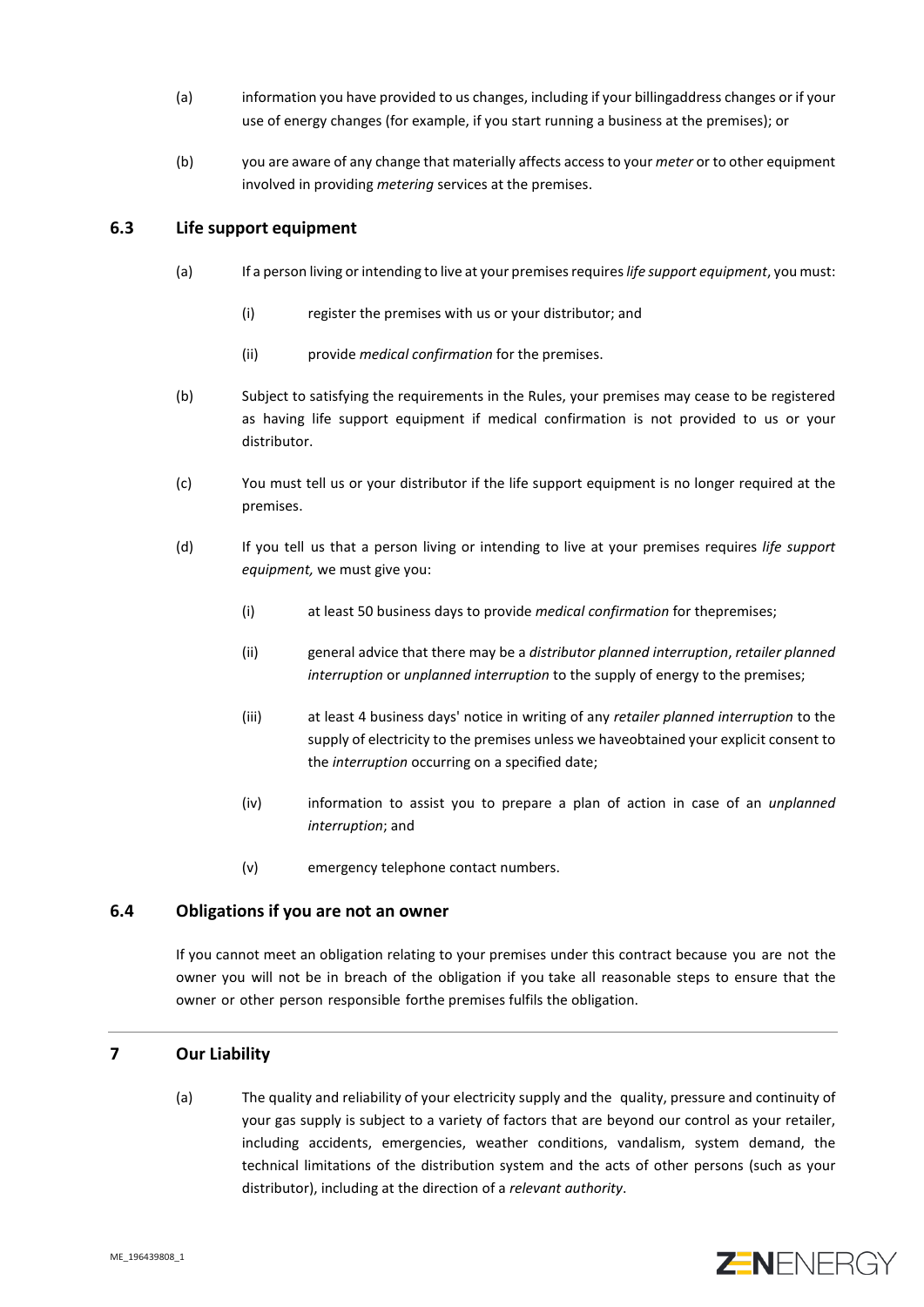- (a1) To the extent permitted by law, we give no condition, warranty or undertaking, and we make no representation to you, about the condition or suitability of energy, its quality, fitness for purpose or safety, other than those set out in this contract.
- (a2) Unless we have acted in bad faith or negligently, the National Energy Retail Law excludes our liability for any loss or damage you suffer as a result ofthe total or partial failure to supply energy to your premises, which includes any loss or damage you suffer as a result of the defective supply of energy.

## **8 Price for Energy and Other Services**

## **8.1 What are our tariffs and charges?**

- (a) Our tariffs and charges for the sale of energy to you under this contract are our standing offer prices. These are published on our website and include your distributor's charges.
- (b) Different tariffs and charges may apply to you depending on your circumstances. The conditions for each tariff and charge are set out in our standing offer prices.

**Note:**

We do not impose any charges for the termination of this contract.

## <span id="page-5-2"></span><span id="page-5-0"></span>**8.2 Changes to tariffs and charges**

- (a) If we vary our standing offer prices, we will publish the variation in a newspaper and on our website at least 10 business days before it starts.
- <span id="page-5-3"></span><span id="page-5-1"></span>(a1) We will also:
	- (i) notify you at least five business days before the variation in the tariffs and charges are to apply to you; and
	- (ii) deliver the notice by your preferred form of communication where you have communicated this to us, or otherwise by the same method as that used for delivery of your bill.
- <span id="page-5-5"></span><span id="page-5-4"></span>(a2) The notice must:
	- (i) specify that your tariffs and charges are being varied;
	- (ii) specify the date on which the variation will come into effect;
	- (iii) identify your existing tariffs and charges inclusive of GST;
	- (iv) identify your tariffs and charges as varied inclusive of GST;
	- (v) specify that the tariffs and charges identified in paragraphs (a2)(iii) and (iv) are inclusive of GST; and
	- (vi) specify that you can request historical billing data and, if you are being sold electricity, energy consumption data, from us.

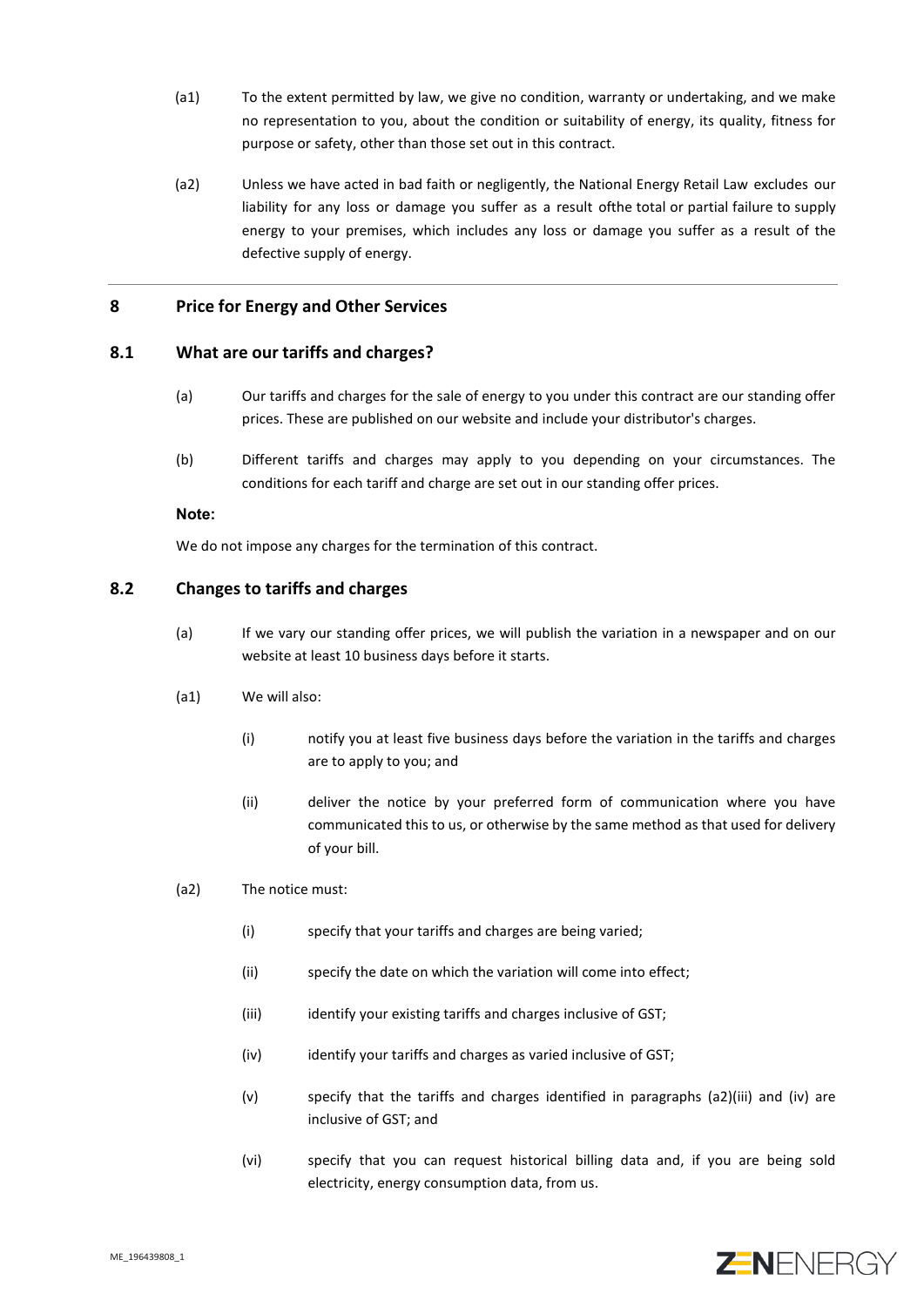- (a3) Despite clause [8.2](#page-5-0) of this contract, we are not required to provide a notice under paragraph [\(a1\):](#page-5-1)
	- (i) where you have entered into a standard retail contract with us within 10 business days before the date on which the variation referred to in clause [8.2](#page-5-0)[\(a\)](#page-5-2) is to take effect, and we have informed you of such variation;
	- (ii) where your standing offer prices are regulated, or are otherwise set by legislation, a government agency or regulatory authority;
	- (iii) where the variations to the tariffs and charges are a direct result of a change to, or withdrawal or expiry of, a government funded energy charge rebate, concession or relief scheme; or
	- (iv) where the variations to the tariffs and charges are a direct result of a change to any bank charges or fees, credit card charges or fees, or payment processing charges or fees applicable to you.
- <span id="page-6-0"></span>(a4) Despite paragraph [\(a1\)](#page-5-1)[\(i\),](#page-5-3) we will provide you with the notice under paragraph [\(a1\)](#page-5-1) as soon as practicable, and in any event no later than your next bill, where the variations to your tariffs and charges are a direct result of a tariff reassignment by the distributor pursuant to clause 6B.A3.2 of the NER. For the purpose of providing a notice under this paragraph [\(a4\)](#page-6-0), the reference to:
	- (i) "are being varied" in paragraph [\(a2\)](#page-5-4)[\(ii\)](#page-5-5) is taken to be "are being varied or have been varied (whichever is applicable)"; and
	- (ii) "will come into effect" in paragraph [\(a2\)](#page-5-4)[\(ii\)](#page-5-5) is taken to be "will come into effect or has come into effect (whichever is applicable)".
- (b) Our standing offer prices will not be varied more often than once every 6 months.

## **8.3 Variation of tariff due to change of use**

If a change in your use of energy means you are no longer eligible for theparticular tariff you are on, we may transfer you to a new tariff under our standingoffer prices:

- (a) if you notify us there has been a change of use—from the date of notification; or
- (b) if you have not notified us of the change of use—retrospectively from the date the change of use occurred.

## **8.4 Variation of tariff or type of tariff on request**

- (a) If you think you satisfy the conditions applying to another tariff or type of tariff under our standing offer prices, you can ask us to review your current circumstances to see whether that tariff or type of tariff can apply to you.
- (b) If you meet the requirements for another tariff or type of tariff and request us to do so, we must:
	- (i) transfer you to that other tariff within 10 business days; or

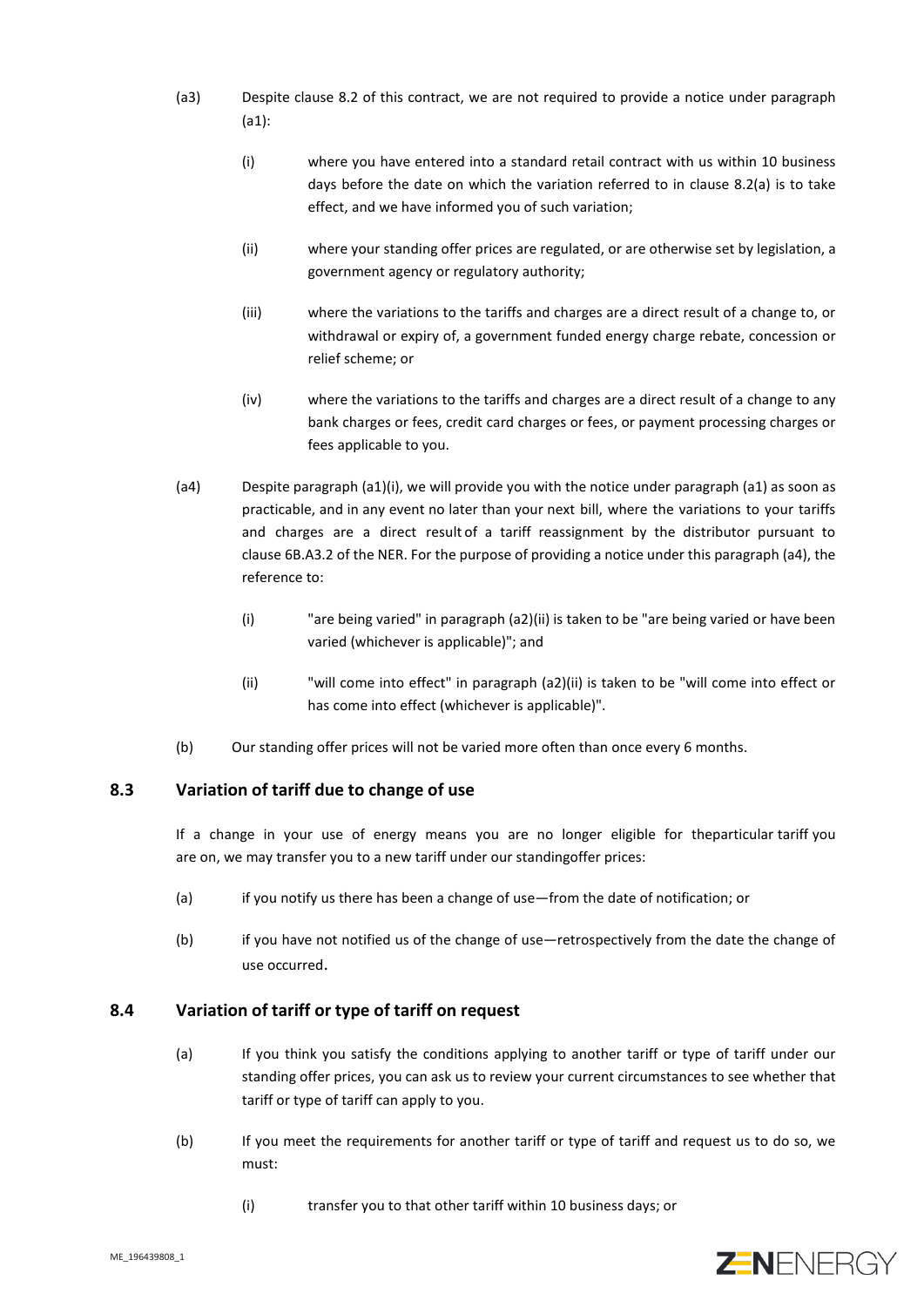(ii) transfer you to that other type of tariff from the date the *meter* is read or the type of *meter* is changed (if needed).

## **8.5 Changes to tariffs or type of tariff during a billing cycle**

If a tariff applying to you changes during a billing cycle, we will calculate yournext bill on a proportionate basis.

#### **8.6 GST**

- (a) Amounts specified in the standing offer prices from time to time and other amounts payable under this contract may be stated to be exclusive or inclusive of GST. Paragraph (b) applies unless an amount is stated to include GST.
- (b) Where an amount paid by you under this contract is payment for a "taxable supply" as defined for GST purposes, to the extent permitted by law, that payment will be increased so that the cost of the GST payable on the taxablesupply is passed on to the recipient of that taxable supply.

## **9 Billing**

#### **9.1 General**

We will send a bill to you as soon as possible after the end of each billing cycle.We will send the bill:

- (1) to you at the address nominated by you; or
- (2) to a person authorised in writing by you to act on your behalf at the addressspecified by you.

## **9.2 Calculating the bill**

Bills we send to you ('your bills') will be calculated on:

- (1) the amount of energy consumed at your premises during the billing cycle (using information obtained from reading your *meter* or otherwise in accordance with the Rules); and
- (2) the amount of fees and charges for any other services provided under this contract during the billing cycle; and
- (3) the charges payable for services provided by your distributor, including connection charges if you have asked for a new connection or connection alteration and have not made alternative arrangements with your distributor.

## **9.3 Estimating the energy usage**

- (a) We may estimate the amount of energy consumed at your premises if your *meter* cannot be read, if your *metering data* is not obtained (for example, if access to the *meter* is not given or the *meter* breaks down or is faulty), or if you otherwise consent.
- (b) If we estimate the amount of energy consumed at your premises to calculate a bill, we must:
	- (i) clearly state on the bill that it is based on an estimation; and

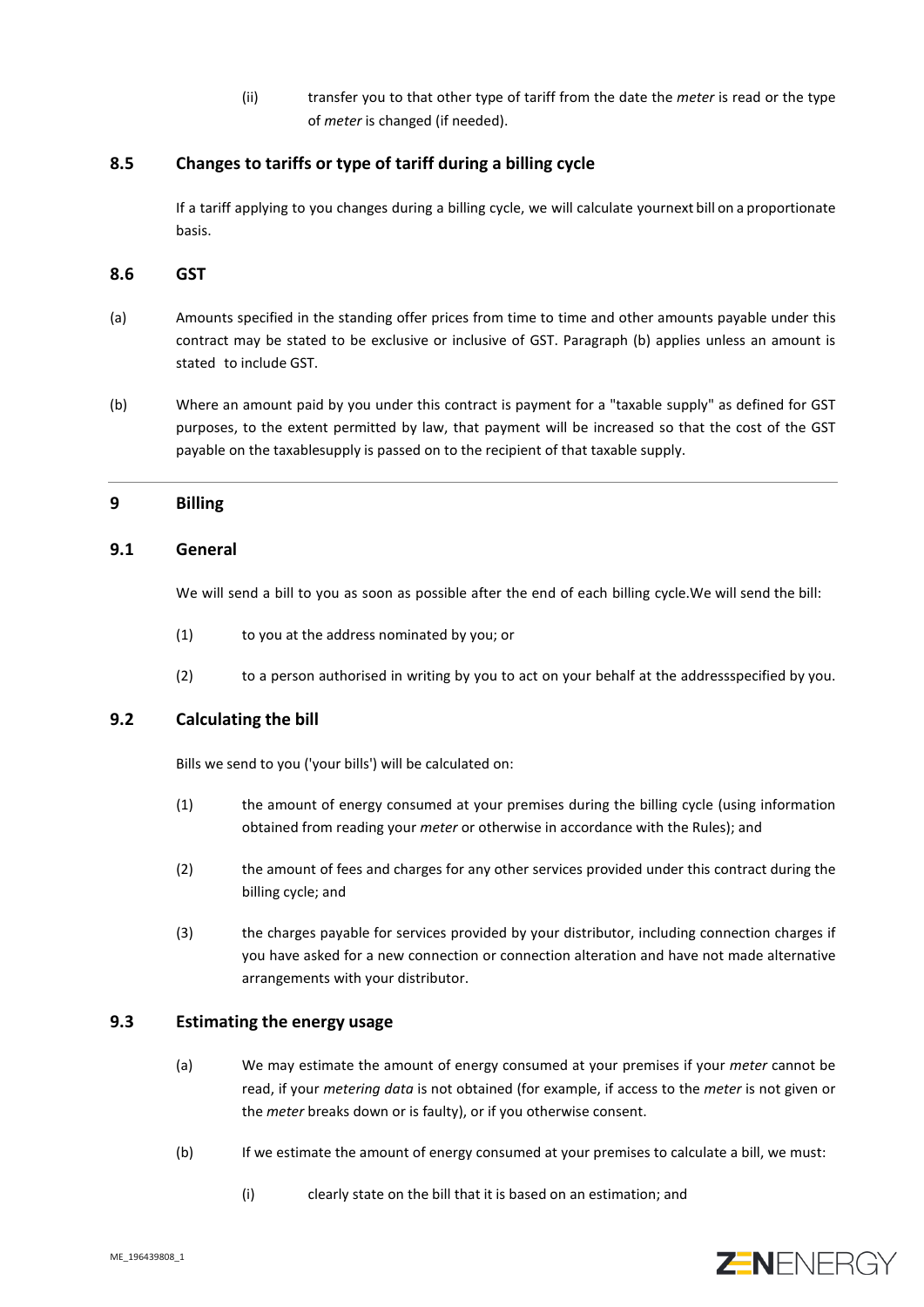- (ii) when your *meter* is later read, adjust your bill for the differencebetween the estimate and the energy actually used.
- (c) If the later meter read shows that you have been undercharged, we will allow you to pay the undercharged amount in instalments, over the same period of time during which the meter was not read (if less than 12 months), or otherwise over 12 months.
- (d) If the meter has not been read due to your actions, and you request us to replace the estimated bill with a bill based on an actual reading of the meter, we will comply with your request but may charge you any cost we incur in doing so.

## **9.4 Your historical billing information**

Upon request, we must give you information about your billing history for the previous 2 years free of charge. However, we may charge you if you require information going back more than 2 years or we have already given you this information:

- (a) 4 times in the previous 12 months, where this contract relates to electricity; or
- (b) in the previous 12 months, where this contract relates to gas.

## **9.4A Your electricity (only) consumption information**

Upon request, we must give you information about your electricity consumption for up to 2 years free of charge. However, we may charge you if:

- (a) we have already given you this information 4 times in the previous 12 months; or
- (b) the information requested is different in manner or form to any minimum requirements we are required to meet; or
- (c) the information is requested by a representative you have authorised to act on your behalf, and that request is part of a request the representative makes to us in relation to more than one customer.

## **9.5 Bill smoothing**

We may, where you agree, arrange for you to pay your bills under a bill smoothing arrangement, which is based on a 12 monthly estimate of your energy consumption.

## **10 PAYING YOUR BILL**

## **10.1 What you have to pay**

You must pay to us the amount shown on each bill by the date for payment (the *pay-by date*) on the bill. The *pay-by date* will be no earlier than 13 business days from the date on which we issue your bill.

## **10.2 Issue of reminder notices**

If you have not paid your bill by the *pay-by date*, we will send you a *reminder notice* that payment is required. The *reminder notice* will give you a further due date for payment which will be not less than 6 business days after we issue the notice.

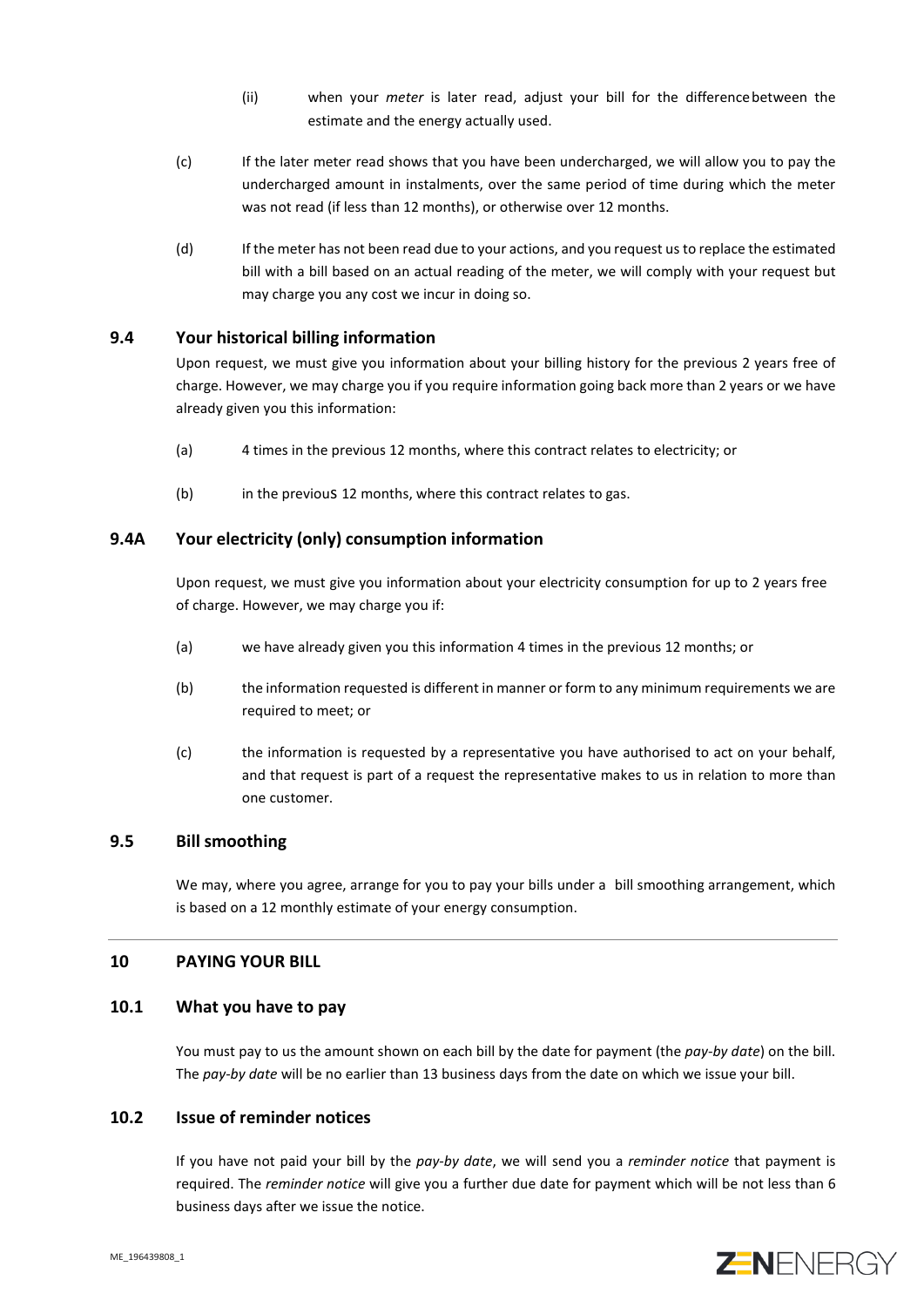## **10.3 Difficulties in paying**

- (a) If you have difficulties paying your bill, you should contact us as soon as possible. We will provide you with information about payment options.
- (b) If you are a residential customer and have told us that you have difficulty paying your bill, we must offer you the option of paying your bill under a payment plan. However, we are not obliged to do so if you have had 2 payment plans cancelled due to non-payment in the previous 12 months or have been convicted of an offence involving the illegal use of energy in the previous 2 years.
- (c) Additional protections may be available to you under our Customer Hardship Policy and under the National Energy Retail Law and the Rules if you are a customer experiencing payment difficulties due to hardship. A copy of our Customer Hardship Policy is available on our website.

## **10.4 Late payment fees**

If you have not paid a bill by the *pay-by date*, we may require you to pay a late payment fee, which is part of our standing offer prices published on our website.

## <span id="page-9-0"></span>**11 METERS**

- (a) You must allow us and our authorised representatives safe and unhinderedaccess to your premises for the purposes of (where relevant):
	- (i) reading, testing, maintaining, inspecting or altering any *metering* installation at the premises; and
	- (ii) calculating or measuring energy supplied or taken at the premises; and
	- (iii) checking the accuracy of *metered* consumption at the premises; and
	- (iv) replacing meters.
- (b) We will use our best endeavours to ensure that a *meter* reading is carried outas frequently as is needed to prepare your bills, consistently with the *metering rules* and in any event at least once every 12 months.
- (c) If we or our representatives seek access to the premises under paragraph (a),we will:
	- (i) comply with all relevant requirements under the energy laws; and
	- (ii) carry or wear official identification; and
	- (iii) show the identification if requested.
- (d) If we propose to replace your electricity *meter* we must give you a noticewith the right to elect not to have your *meter* replaced unless:
	- (i) your *meter* is faulty or sample testing indicates it may become faulty;or
	- (ii) you have requested or agreed to the replacement of your *meter*.

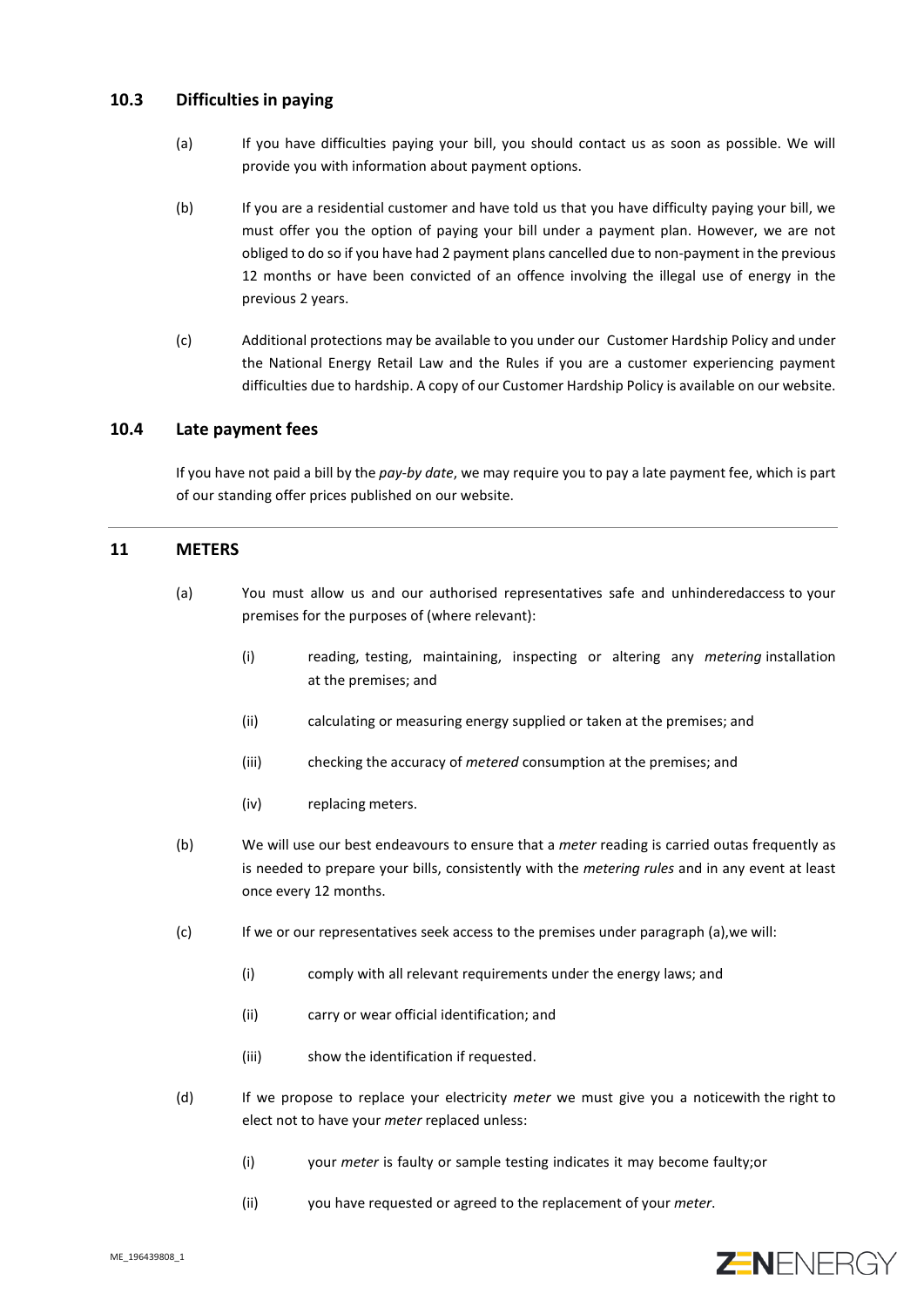## **11A INTERRUPTION TO ELECTRICITY SUPPLY**

#### **11A.1 Retailer may arrange retailer planned interruptions (maintenance repair etc)**

- (a) We may arrange *retailer planned interruptions* to the supply of electricity toyour premises where permitted under the energy laws for the purpose of the installation, maintenance, repair or replacement of an electricity *meter*.
- (b) If your electricity supply will be affected by a *retailer planned interruption* arranged by us and clause [6.3](#page-4-0)[\(d\)](#page-4-1)[\(iii\)](#page-4-2) does not apply:
	- (i) we may seek your explicit consent to the *interruption* occurring on a specified date; or
	- (ii) we may seek your explicit consent to the *interruption* occurring onany day within a specified 5 business day range; or
	- (iii) otherwise, we will give you at least 4 business days notice of the *interruption* by mail, letterbox drop, press advertisement or other appropriate means.

#### **11A.2 Your right to information about planned interruptions**

- (a) If you request us to do so, we will use our best endeavours to explain a retailer planned interruption to the supply of electricity to the premises which was arranged by us.
- (b) If you request an explanation be in writing we must, within 10 business days of receiving the request, give you either:
	- (i) the written explanation; or
	- (ii) an estimate of the time it will take to provide a more detailed explanation if a longer period is reasonably needed.
- (c) For *interruptions* made by your distributor, we may refer you to your distributor to provide information.

## **12 Undercharging and Overcharging**

## **12.1 Undercharging**

- (a) If we have undercharged you, we may recover the undercharged amount from you. If we recover an undercharged amount from you:
	- (i) we will not charge interest on the undercharged amount; and
	- (ii) we will offer you time to pay the undercharged amount in instalments over the same period of time during which you were undercharged (if less than 12 months), or otherwise over 12 months.

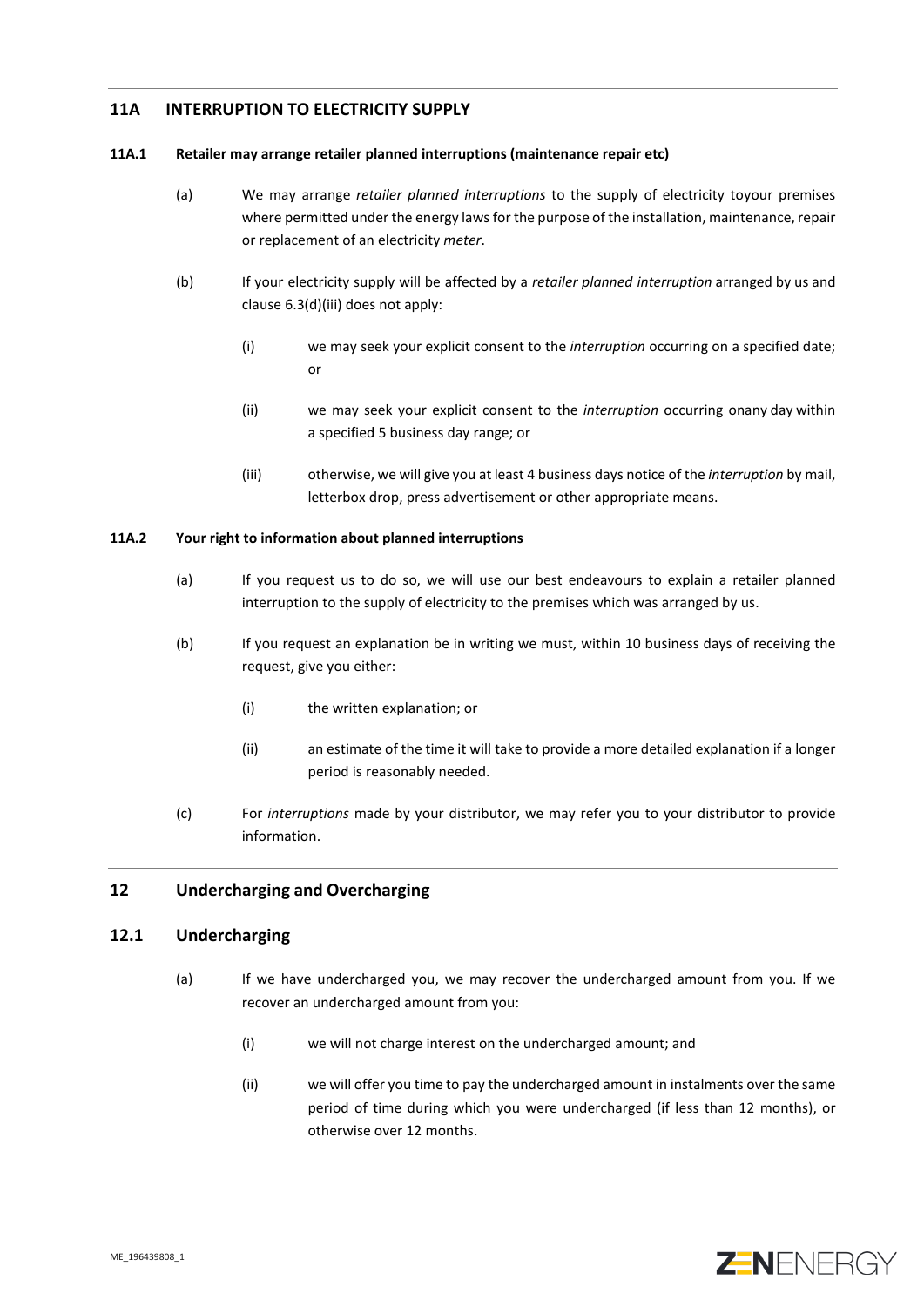(b) The maximum amount we can recover from you is limited to the amountthat has been undercharged in the 9 months immediately before we notify you, unless the undercharge is your fault, or results from your unlawful act or omission.

## **12.2 Overcharging**

- (a) Where you have been overcharged by less than \$50, and you have already paid the overcharged amount, we must credit that amount to your next bill.
- (b) Where you have been overcharged by  $$50$  or more, we must inform you within 10 business days of our becoming aware of the overcharge and, if you have already paid that amount, we must credit that amount to your next bill. However, if you request otherwise, we will comply with that request.
- (c) If you have stopped buying energy from us, we will use our best endeavours to pay the overcharged amount to you within 10 business days.
- (d) If you have been overcharged as a result of your own fault or unlawful act or omission, we may limit the amount we credit or pay you to the amount you were overcharged in the last 12 months.

## **12.3 Reviewing your bill**

- (a) If you disagree with the amount you have been charged, you can ask us to review your bill in accordance with our standard complaints and dispute resolution procedures.
- (b) If you ask us to, we must arrange for a check of the *meter* reading or *metering data* or for a test of the *meter* in reviewing the bill. However, you may be required to pay for the cost of the check or test, if the check ortest shows that the *meter* or *metering data* was not faulty or incorrect.
- (c) If your bill is being reviewed, you are still required to pay any other bills from us that are due for payment and the lesser of:
	- (i) the portion of the bill that you do not dispute; or
	- (ii) an amount equal to the average of your bills in the last 12 months.

## **13 SECURITY DEPOSITS**

## **13.1 Security deposit**

We may require that you provide a *security deposit*. The circumstances in which we can require a *security deposit* and the maximum amount of the *security deposit*are governed by the Rules.

## **13.2 Interest on security deposits**

Where you have paid a *security deposit*, we must pay you interest on the *security deposit* at a rate and on terms required by the Rules.

## **13.3 Use of a security deposit**

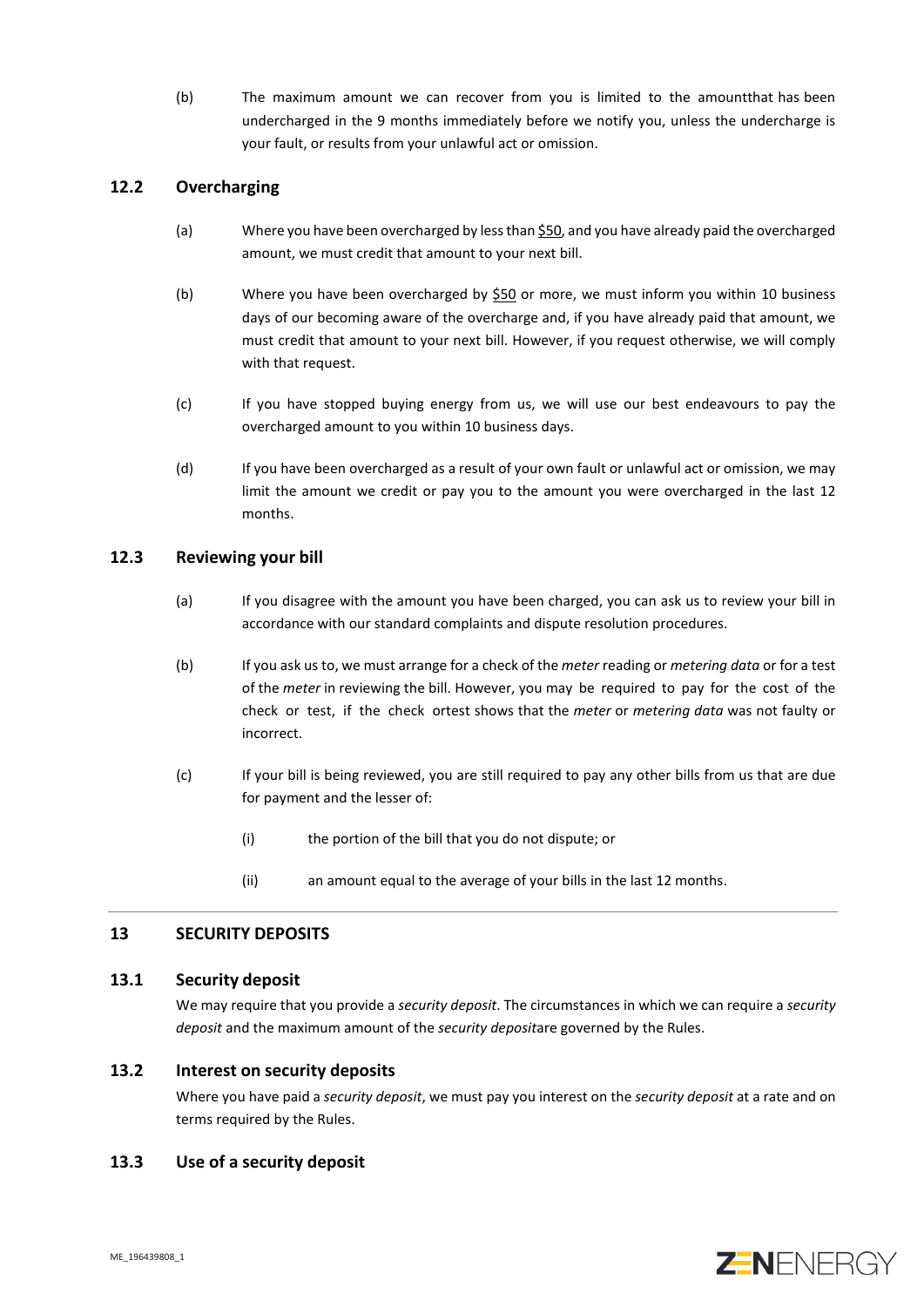- (a) We may use your *security deposit*, and any interest earned on the *security deposit*, to offset any amount you owe under this contract:
	- (i) if you fail to pay a bill and as a result we arrange for the disconnectionof your premises; or
	- (ii) in relation to a final bill (i.e. a bill we issue when you vacate the premises or when you stop purchasing energy from us at your premises or when you request that your premises be disconnected).
- (b) If we use your *security deposit* or any accrued interest to offset amounts owed to us, we will advise you within 10 business days.

## **13.4 Return of security deposit**

- (a) We must return your *security deposit* and any accrued interest in the following circumstances:
	- (i) you complete 1 years' payment (in the case of residential customers) or 2 years' payment (in the case of business customers) by the *pay-by dates* on our initial bills; or
	- (ii) subject to clause [14.3](#page-13-0) of this contract, you stop purchasing energy at the relevant premises under this contract.
- (b) If you do not give us any reasonable instructions, we will credit the amount of the *security deposit*, together with any accrued interest, to your next bill.

## **14 DISCONNECTION OF SUPPLY**

## <span id="page-12-0"></span>**14.1 When can we arrange for disconnection?**

Subject to us satisfying the requirements in the Rules, we may arrange for thedisconnection of your premises if:

- <span id="page-12-1"></span>(a) you do not pay your bill by the *pay-by date* and, if you are a residentialcustomer, you:
	- (i) fail to comply with the terms of an agreed payment plan; or
	- (ii) do not agree to an offer to pay the bill by instalments, or havingagreed, you fail to comply with the instalment arrangement;
- (b) you do not provide a security deposit we are entitled to require from you; or
- (c) you do not give access to your premises to read a meter (where relevant) for 3 consecutive meter reads; or
- (d) you fail to give us safe and unhindered access to the premises as required by clause [11](#page-9-0) or any requirements under the energy laws; or
- (e) there has been illegal or fraudulent use of energy at your premises in breach of clause [16](#page-14-0) of this contract; or

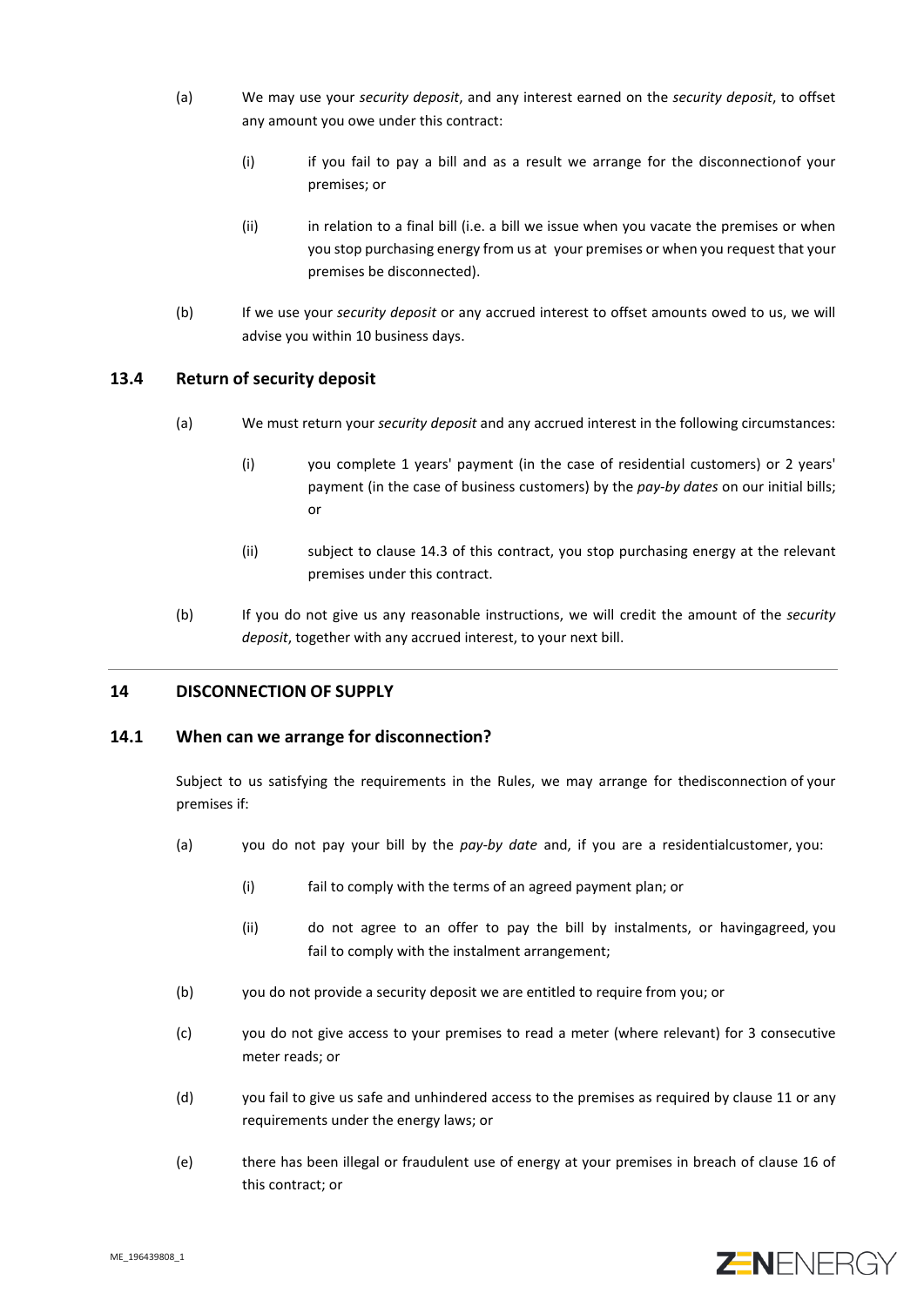(f) we are otherwise entitled or required to do so under the Rules or by law.

#### **14.2 Notice and warning of disconnection**

Before disconnecting your premises, we must comply with relevant warning notice requirements and other provisions in the Rules, and in relation to safe and unhindered access only, we must use our best endeavours to contact you toarrange an appointment with you for access to your premises in addition to any warning notice. However, we are not required to provide a warning notice prior to disconnection in certain circumstances (for example, where there has been illegal or fraudulent use of energy at your premises or where there is an emergency or health and safety issue).

#### <span id="page-13-0"></span>**14.3 When we must not arrange disconnection**

- (a) Subject to paragraph (b), your premises may not be disconnected during thefollowing times ('the protected period'):
	- (i) on a business day before 8.00am or after 3.00pm; or
	- (ii) on a Friday or the day before a public holiday; or
	- (iii) on a weekend or a public holiday; or
	- (iv) on the days between 20 December and 31 December (both inclusive)in any year; or
	- $(v)$  if you are being disconnected under clause [14.1](#page-12-0)[\(a\),](#page-12-1) during an extremeweather event.
- (b) Your premises may be disconnected within the protected period:
	- (i) for reasons of health and safety; or
	- (ii) in an emergency; or
	- (iii) as directed by a *relevant authority*; or
	- (iv) if you are in breach of clause 6.5 of your customer connection contract which deals with interference with energy equipment; or
	- (v) if you request us to arrange disconnection within the protected period; or
	- (vi) if your premises contain a commercial business that only operates within the protected period and where access to the premises is necessary to effect disconnection; or
	- (vii) where the premises are not occupied.

## **15 Reconnection after Disconnection**

(a) We must arrange for the reconnection of your premises if, within 10 business days of your premises being disconnected:

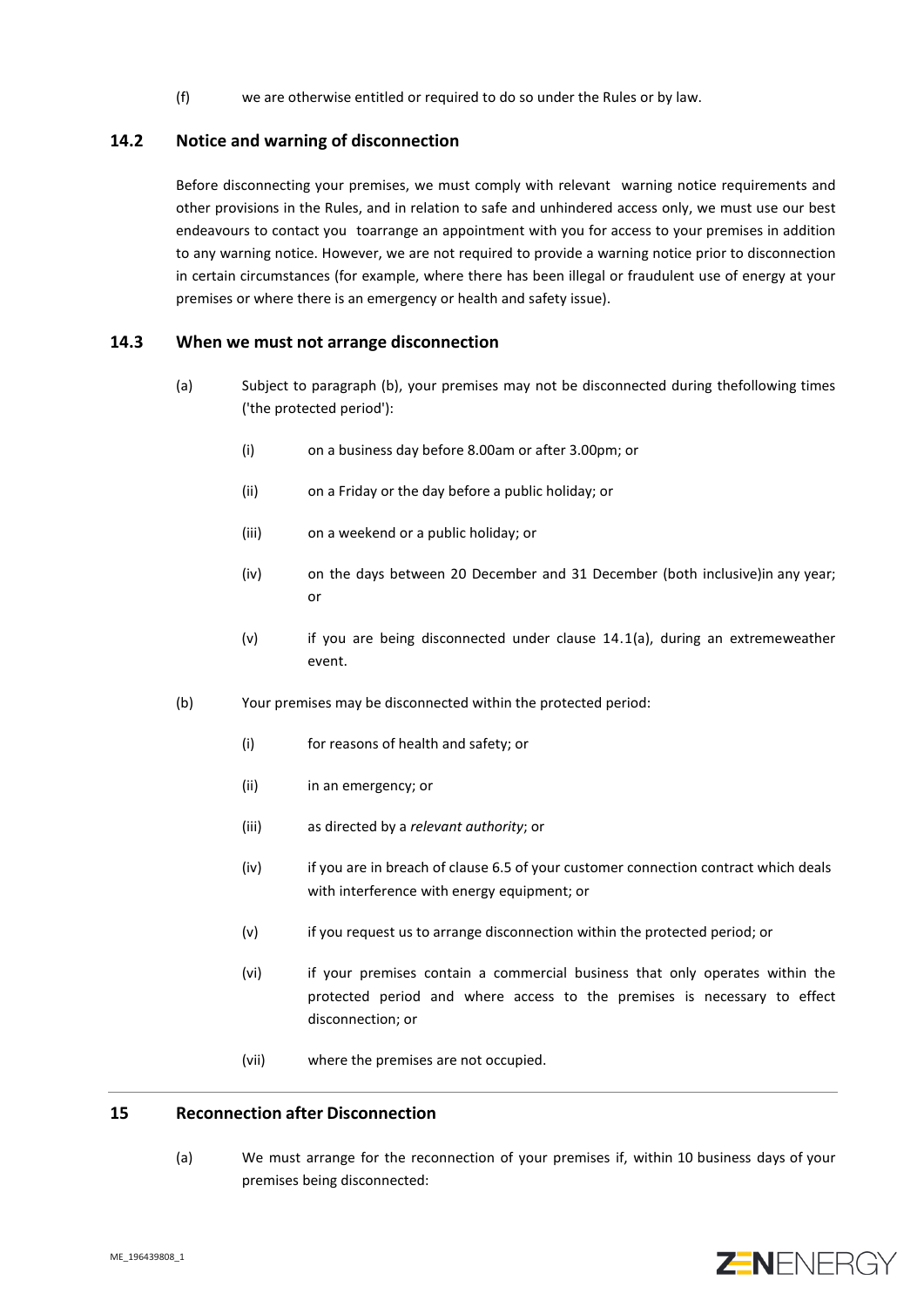- (i) you ask us to arrange for reconnection of your premises; and
- (ii) you rectify the matter that led to the disconnection; and
- (iii) you pay any reconnection charge (if requested).
- (b) We may terminate this contract 10 business days following disconnection ifyou do not meet the requirements in paragraph (a).

## <span id="page-14-0"></span>**16 WRONGFUL AND ILLEGAL USE OF ENERGY**

#### **16.1 Use of energy**

You must not, and must take reasonable steps to ensure others do not:

- (a) illegally use energy supplied to your premises; or
- (b) interfere or allow interference with any energy equipment that is at yourpremises except as may be permitted by law; or
- (c) use the energy supplied to your premises or any energy equipment in amanner that:
	- (i) unreasonably interferes with the connection or supply of energy toanother customer; or
	- (ii) causes damage or interference to any third party; or
- (d) allow energy purchased from us to be used otherwise than in accordance with this contract and the Rules; or
- (e) tamper with, or permit tampering with, any *meters* or associated equipment.

#### **17 Notices and Bills**

- (a) Notices and bills under this contract must be sent in writing, unless this contract or the National Energy Retail Law and the Rules say otherwise.
- (b) A notice or bill sent under this contract is taken to have been received byyou or by us (as relevant):
	- (i) on the date it is handed to the party, left at the party's premises (inyour case) or one of our offices (in our case) or successfully faxed to the party (which occurs when the sender receives a transmission reportto that effect); or
	- (ii) on the date 2 business days after it is posted; or
	- (iii) on the date of transmission (unless the sender receives notice that delivery did not occur or has been delayed) if sent electronically and the use of electronic communication has been agreed between us.
- (c) Our contact details for you to contact us or send us a notice are as set out in our bill to you, or as notified to you from time to time.

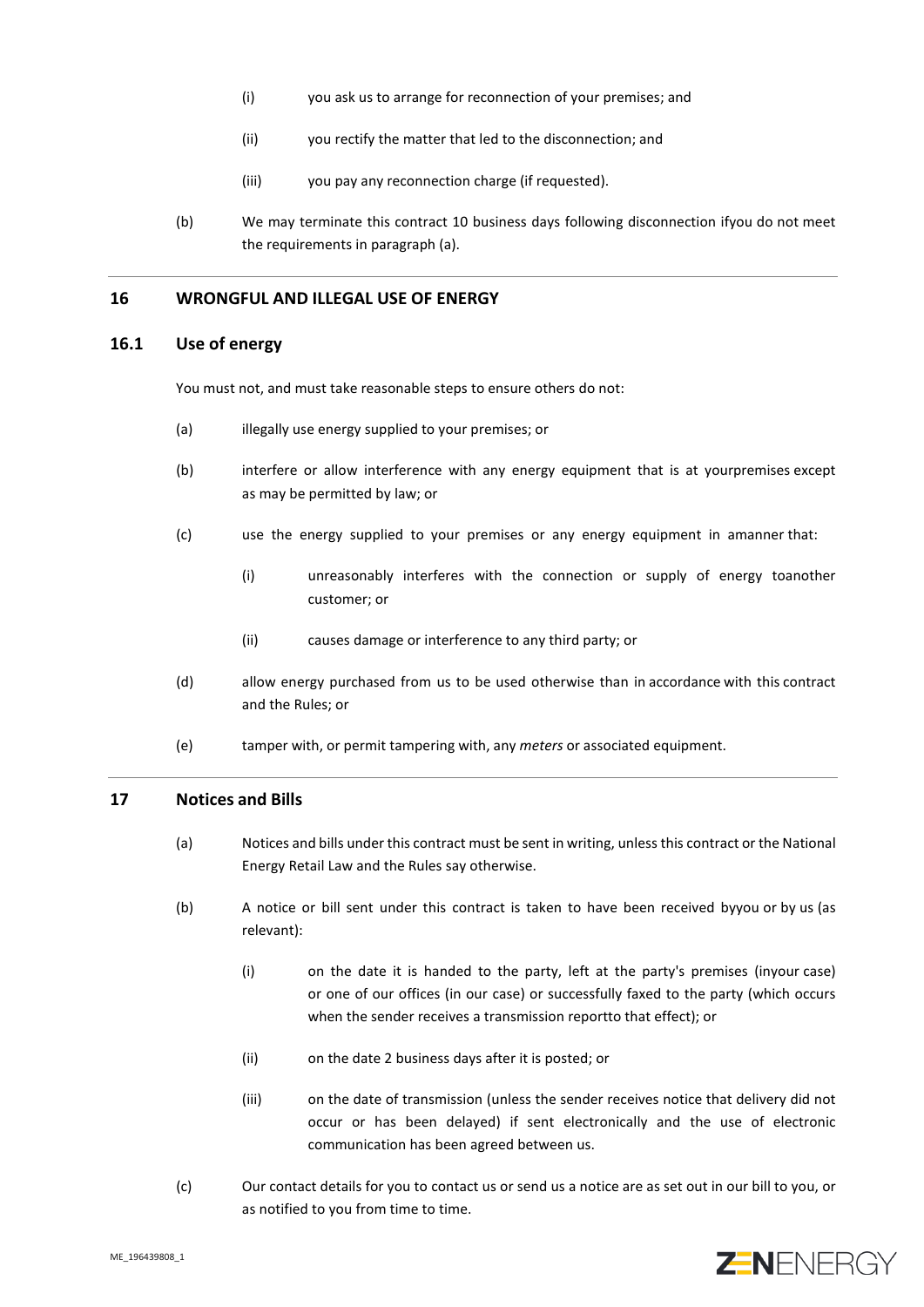## **18 Privacy Act Notice**

We will comply with all relevant privacy legislation in relation to your personal information. You can find a summary of our privacy policy on our website. If you have any questions, you can contact our privacy officer.

## **19 COMPLAINTS AND DISPUTE RESOLUTION**

#### **19.1 Complaints**

If you have a complaint relating to the sale of energy by us to you, or this contract generally, you may lodge a complaint with us in accordance with our standard complaints and dispute resolution procedures.

#### **Note:**

Our standard complaints and dispute resolution procedures are published on our website.

## **19.2 Our obligations in handling complaints**

If you make a complaint, we must respond to your complaint within the required timeframes set out in our standard complaints and dispute resolution procedures and inform you:

- (a) of the outcome of your complaint and the reasons for our decision; and
- (b) that if you are not satisfied with our response, you have a right to refer the complaint to the Energy and Water Ombudsman SA.

## **20 Force Majeure**

## **20.1 Effect of force majeure event**

If either party to this contract cannot meet an obligation under this contractbecause of an event outside the control of that party ('a force majeure event'):

- (a) the obligation, other than an obligation to pay money, is suspended to the extent it is affected by the force majeure event for as long as the force majeure event continues; and
- (b) the affected party must use its best endeavours to give the other partyprompt notice of that fact including full particulars of the event, an estimate of its likely duration, the extent to which the affected party's obligations are affected and the steps being taken to remove, overcome or minimise those effects.

## **20.2 Deemed prompt notice**

If the effects of a force majeure event are widespread, we will be deemed to have given you prompt notice if we make the necessary information available by wayof a 24 hour telephone service within 30 minutes of being advised of the event or otherwise as soon as practicable.

## **20.3 Obligation to overcome or minimise effect of force majeure event**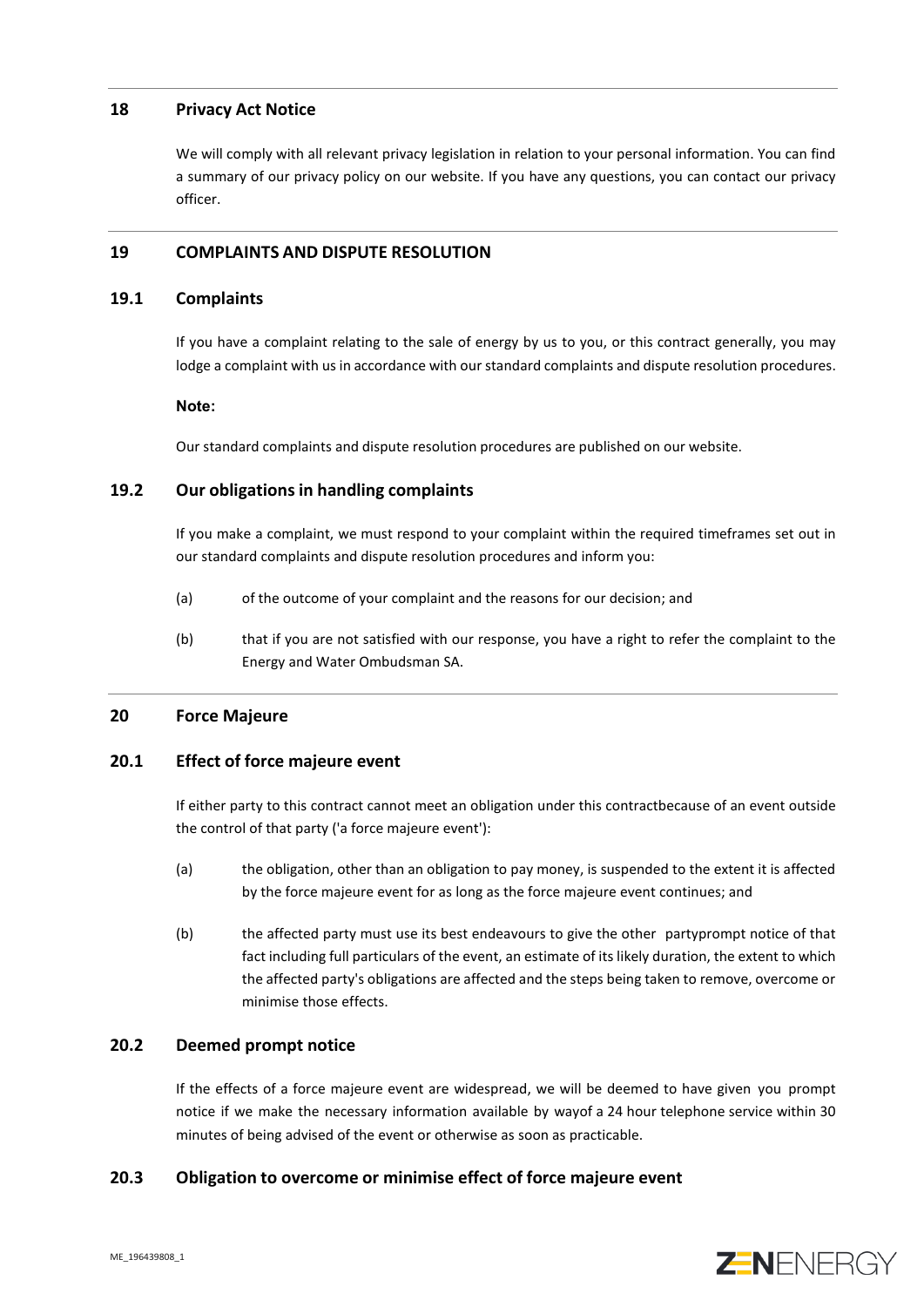A party that claims a force majeure event must use its best endeavours to remove, overcome or minimise the effects of that event as soon as practicable.

#### **20.4 Settlement of industrial disputes**

Nothing in this clause requires a party to settle an industrial dispute that constitutes a force majeure event in any manner other than the manner preferredby that party.

#### **21 Applicable Law**

The laws of the State of South Australia govern this contract.

#### **22 Retailer of Last Resort Event**

If we are no longer entitled by law to sell energy to you due to a Retailer of Last Resort (RoLR) event occurring in relation to us, we are required under the National Energy Retail Law and the Rules to provide relevant information (including your name, billing address and metering identifier) to the entity appointed as the relevant designated retailer for the RoLR event and this contract will come to an end.

#### **23 General**

#### **23.1 Our obligations**

Some obligations placed on us under this contract may be carried out by anotherperson. If an obligation is placed on us to do something under this contract, then:

- (a) we are taken to have complied with the obligation if another person does iton our behalf; and
- (b) if the obligation is not complied with, we are still liable to you for thefailure to comply with this contract.

## **23.2 Amending this contract**

- (a) This contract may only be amended in accordance with the procedures setout in the National Energy Retail Law.
- (b) We must publish any amendments to this contract on our website.

#### **24 Simplified explanation of terms**

**billing cycle** means the regular recurrent period for which you receive a bill fromus;

**business day** means a day other than a Saturday, a Sunday or a public holiday;

**customer** means a person who buys or wants to buy energy from a retailer;

**customer connection contract** means a contract between you and your distributor for the provision of customer connection services;

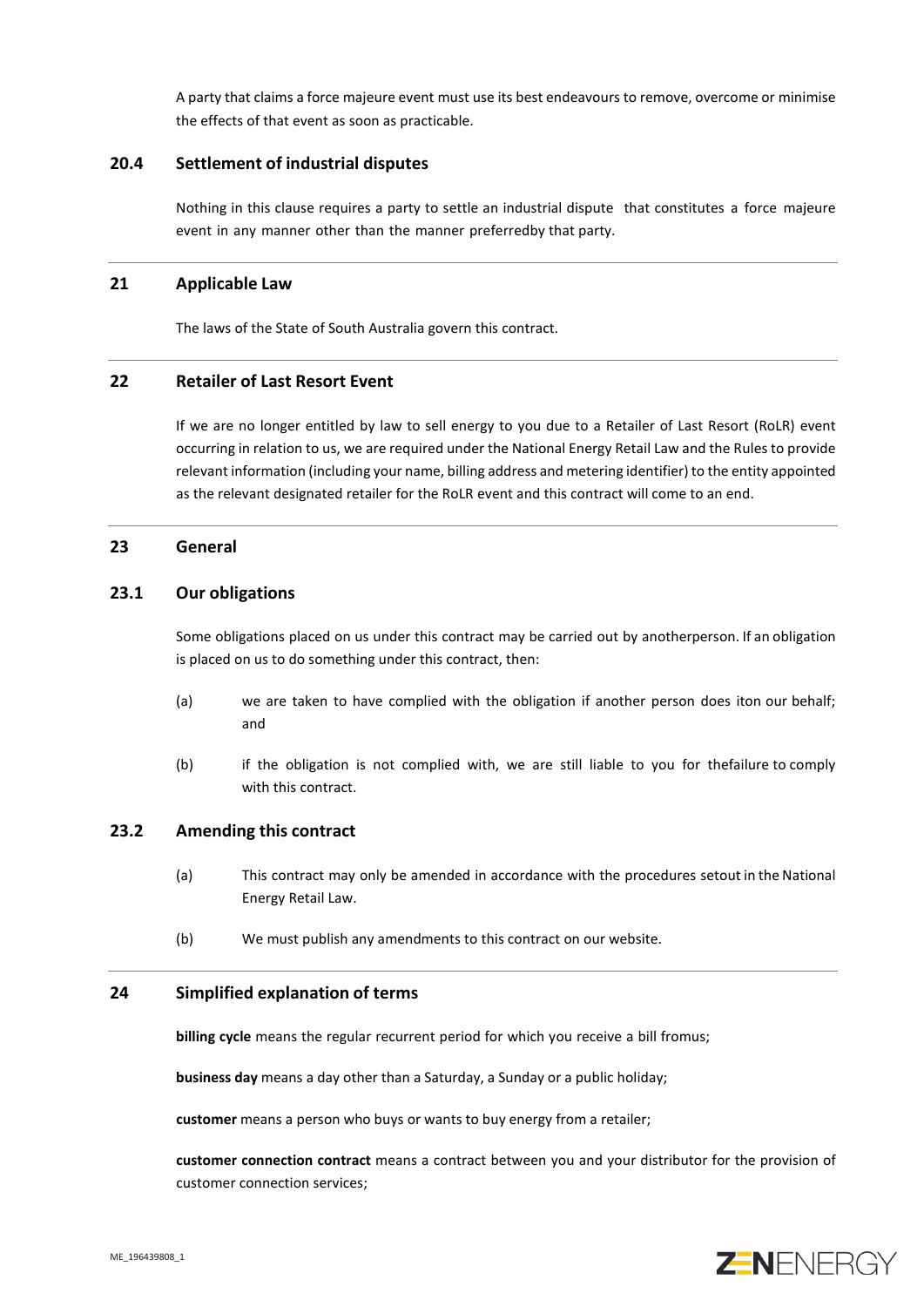**designated retailer** means the financially responsible retailer for the premises (where you have an existing connection) or the local area retailer (where you do not have an existing connection) for your premises;

**disconnection** means an action to prevent the flow of energy to the premises, but does not include an *interruption*;

**distributor** means the person who operates the system that connects your premises to the distribution network:

- (a) the planned maintenance, repair or augmentation of the transmission system; or
- (b) the planned maintenance, repair or augmentation of the distribution system, including planned or routine maintenance of a meter (excluding a retailer planned interruption); or
- (c) the installation of a new connection or a connection alteration;

**emergency** means an emergency due to the actual or imminent occurrence of an event that in any way endangers or threatens to endanger the safety or health of any, normal operation of the distribution system or transmission system, or that destroys or damages, or threatens to destroy or damage, any property;

**energy** means electricity or gas;

**energy laws** means National and State and Territory laws and rules relating to energy and the legal instruments made under those laws and rules;

**force majeure event** means an event outside the control of a party;

**GST** has the meaning given in the GST Act (*A New Tax System (Goods and Services Tax) Act 1999* (Cth));

**interruption** means a temporary unavailability or temporary curtailment of the supply of electricity from a distribution system to a customer, but does not include disconnection;

**medical confirmation** means certification from a registered medical practitioner of the requirement for life support equipment at your premises;

**National Energy Retail Law** means the Law of that name that is applied by each participating State and Territory;

**relevant authority** means any person or body who has the power under law to direct us, including the Australian Energy Market Operator and State or Federal Police;

**residential customer** means a person who purchases energy principally for personal, household or domestic use at their premises;

**retailer** means a person that is authorised to sell energy to customers;

**retailer planned interruption** means an interruption that:

- (a) is for the purposes of the installation, maintenance, repair or replacement of an electricity meter; and
- (b) does not involve the distributor effecting the interruption; and